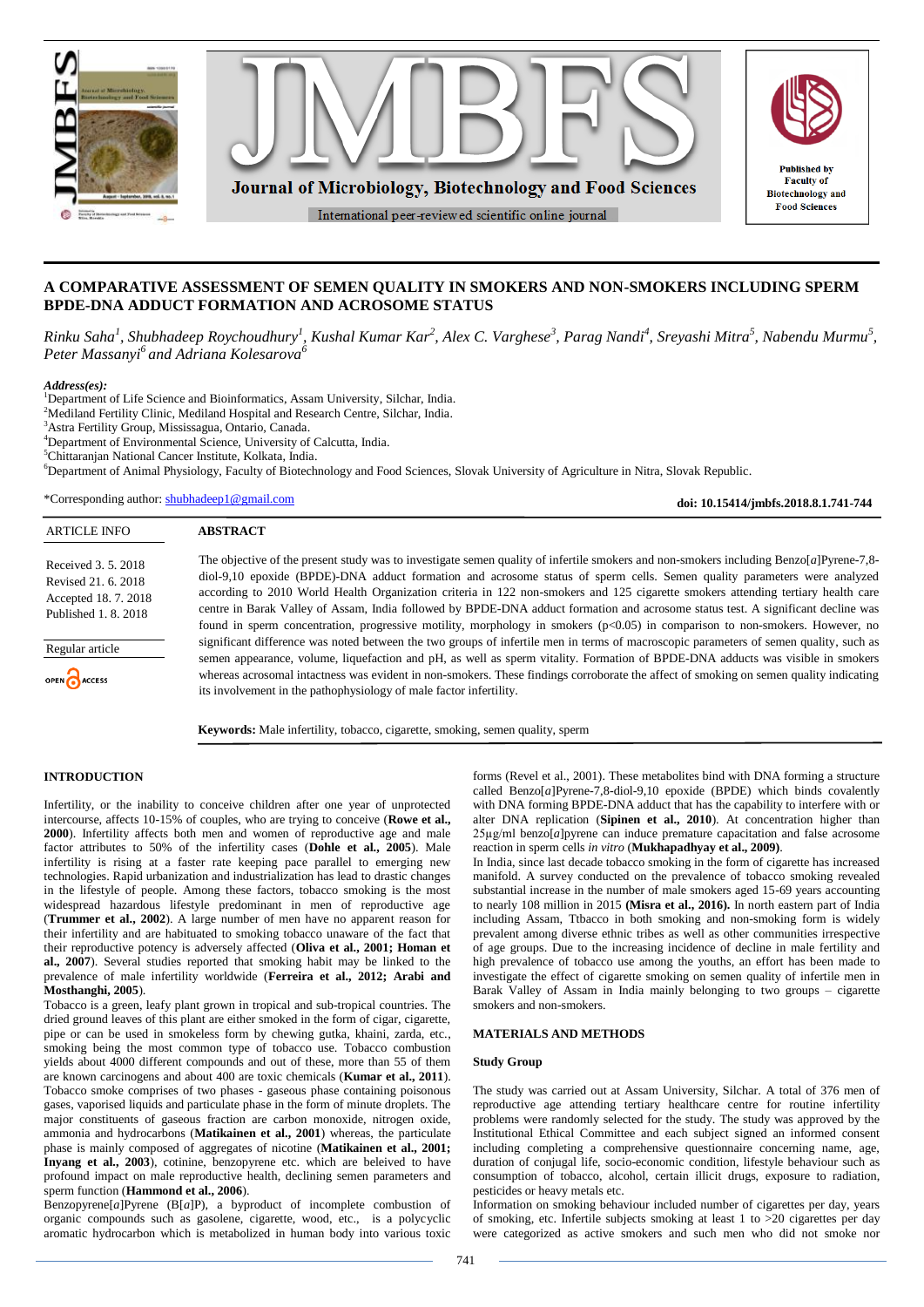exposed to smoke in their work place were categorized as non-smokers. Subjects who were suffering from diabetes or other diseases, and/or under medication for more than a week were excluded from the study group.

#### **Semen Analysis**

Analysis of the semen samples were performed according to 2010 World Health Organization criteria (**WHO, 2010**). Each subject was instructed for sexual abstinence for at least 2 days before producing the semen by masturbation into a wide-mouthed sterile container labelled with the name of the subject, date and time of collection. The collected semen samples were kept at an incubator at 37ºC for liquefaction followed by semen analysis which includes macroscopic evaluation of semen parameters such as semen appearance volume, viscosity, pH, liquefaction time, and microscopic evaluation that includes concentration, progressive motility, morphology, and vitality of sperm cells (**Roychoudhury et al., 2016; 2017**). Microscopic observation was carried out under appropriate magnification using phase contrast microscope (Labomed-LX 300).

#### **BPDE-DNA Adduct Formation**

Detection of BPDE-DNA adducts formation was performed by immunostaining method with modification of the process as reported earlier (**Zenzes et al., 1999**; **Ji et al., 2013**)**.** Sperm cells were washed in 10 mmol/L Tris buffer followed by washing again with phosphate buffered saline (PBS) solution. The washed sample was spread onto one clean glass slide; air dried and fixed with methanol: acetic acid (3:1) overnight at −20°C. Before staining, the slides were washed with PBS treated with RNase (100μg/mL for 1 hour at 37°C). The slides were again treated with proteinase K (10 μg/mL for10 min) and washed again with PBS, incubated in 4 N HCl for 10 minutes, neutralized with 50 mmol/L Tris-base for 5 minutes, and washed with PBS. Those were again incubated with 10% goat serum for 45 minutes at 37°C followed by overnight incubation at 4°C with a mouse monoclonal primary antibody against BPDE-DNA that had been diluted 1:50 in blocking solution (5% goat serum in 10 mmol/L Trisbuffer, 0.1% Triton X-100). After washing with PBS, the slides were incubated for 45 minutes at 37°C with a secondary Alexa Fluor 488 goat antimouse IgG antibody at a dilution of 1:200. The sperm cells with BPDE-DNA adduct emitted green fluorescence.

#### **Acrosome Status**

In order to examine if  $B[a]P$  induce false acrosomal reaction, the acrosomal halo test in sperm cells was performed according the method as described by **Saxena et al. (2008)** and **Muhkhapadhaya et al., (2010)**. Semen samples were diluted in PBS:D-glucose (1:20) and equilibrated at 37°C for 30 minutes. 20µl of diluted mixture was gently smeared on gelatine coated slide and excess water was evaporated. The slides were then incubated in a humid chamber at 37°C for 120 minutes, air-dried and examined under the microscope to evaluate the percentage of spermatozoa with halos surrounding their heads.

#### *Statistical Analysis*

Data recorded in questionnaire and semen analysis report were introduced in an Excel database. Statistical analysis was done using statistical software package SPSS (version 7). Descriptive analysis was presented as Mean ± Standard Deviation (SD). Analysis of variance was performed using one-way ANOVA and reported as significant when *p* < 0.05.

#### **RESULTS AND DISCUSSION**

Men and women of reproductive age are highly fascinated towards smoking habit (**Trummer et al., 2002**). Prenatal maternal exposure to tobacco smoke is one of the most potent predictor of poor semen quality than in adult smokers (**Jensen et al**. (**2004)**. Tobacco smoking is a huge health threat the world has been facing **(WHO, 2013)** which is ruthlessly affecting fecundity **(Ramlau Hansen et al., 2006)**. Tobacco smoke is also known to disrupt the hypothalamic-pituitarygonadal axis thereby causing inconsistency in testicular hormones and decline in fertility potential among smokers **(Ramlau Hansen et al., 2008)**.

In this study, a comparative analysis of semen quality among 247 infertile men of reproductive age was carried out with an intention to elucidate the impact of tobacco smoking habit on semen quality. The subjects were categorized into two groups: non-smokers (n=122), and smokers (n=125). The results indicate that tobacco has profound impact on semen quality, and thus male fertility.

No significant difference  $(p>0.05)$  was noted between the groups of non-smokers and smokers in terms of macroscopic parameters of semen quality such as appearance, volume (2.50  $\pm$  1.17 ml versus 2.45  $\pm$  1.28 ml), pH (7.76  $\pm$  0.81 versus 7.73  $\pm$  0.57) and liquefaction time (26.19  $\pm$ 17.2 min versus 27.65  $\pm$ 17.7 min). Microscopic parameters of semen quality such as sperm concentration, motility, progressive motility, morphology, and vitality are of paramount importance to the sperm cell as they ensure capacitation, hyperactivation and subsequent fertilization. In the infertile men under study, a significant decrease was noted in the following semen quality parameters  $(p<0.05)$  in smokers in comparison to non-smokers: sperm concentration  $(107.6 \pm 82.3 \times 10^6/\text{ml}$  in non-

smokers versus 84  $\pm$  79.6 x 10<sup>6</sup>/ml in smokers), progressive motility (55.55  $\pm$ 54.07% in non-smokers versus  $36.98 \pm 38.60\%$  in smokers), morphology (6.20  $\pm$ 5.24% in non-smokers versus  $4.84 \pm 4.20\%$  in smokers) [Figure 1 (a) & (b)], vitality (56.98  $\pm$  20.99% in non-smokers versus 54.37  $\pm$  23.80% in smokers) [Figure 2 (a) & (b)].

 $Benzo[a]$ Pyrene, which is the one of the main constituent of smoke resulting from automobile exhaust, combustion of tobacco, coal tar, etc. acts as mutagen as well as carcinogen **(Revel et al., 2001)**. Tobacco smoking elevates BPDE-DNA adduct formation **(Mukhopadhyay et al., 2010)**. Studies suggest that exposure to B[*a*]P might be correlated with poor semen quality and increased risk of infertility **(Zenzes et al., 1999)**. In order to further validate our study on the consequences of smoking on semen quality of infertile smoking subjects B[*a*]P adducts

formation were investigated. Semen samples were randomly selected for the assessment of BPDE-DNA adducts formation. The results of our experiment exhibited Moderate adduct formation was also noted in non-smokers with sparingly stained sperm cells, which might be due to environmental exposure to B[*a*]P that is abundant in the atmosphere [Figure 3 (a), (b) & (c)]. Highly stained sperm cells in smokers pointed towards severe adduct formation [Figure 3 (d) & (e)].





(b)

**Figure 1** Sperm morphology of in infertile men: (a) sperm cells with multiple abnormalities in smokers; (b) few normal spermatozoa among non-smokers as indicated by arrow.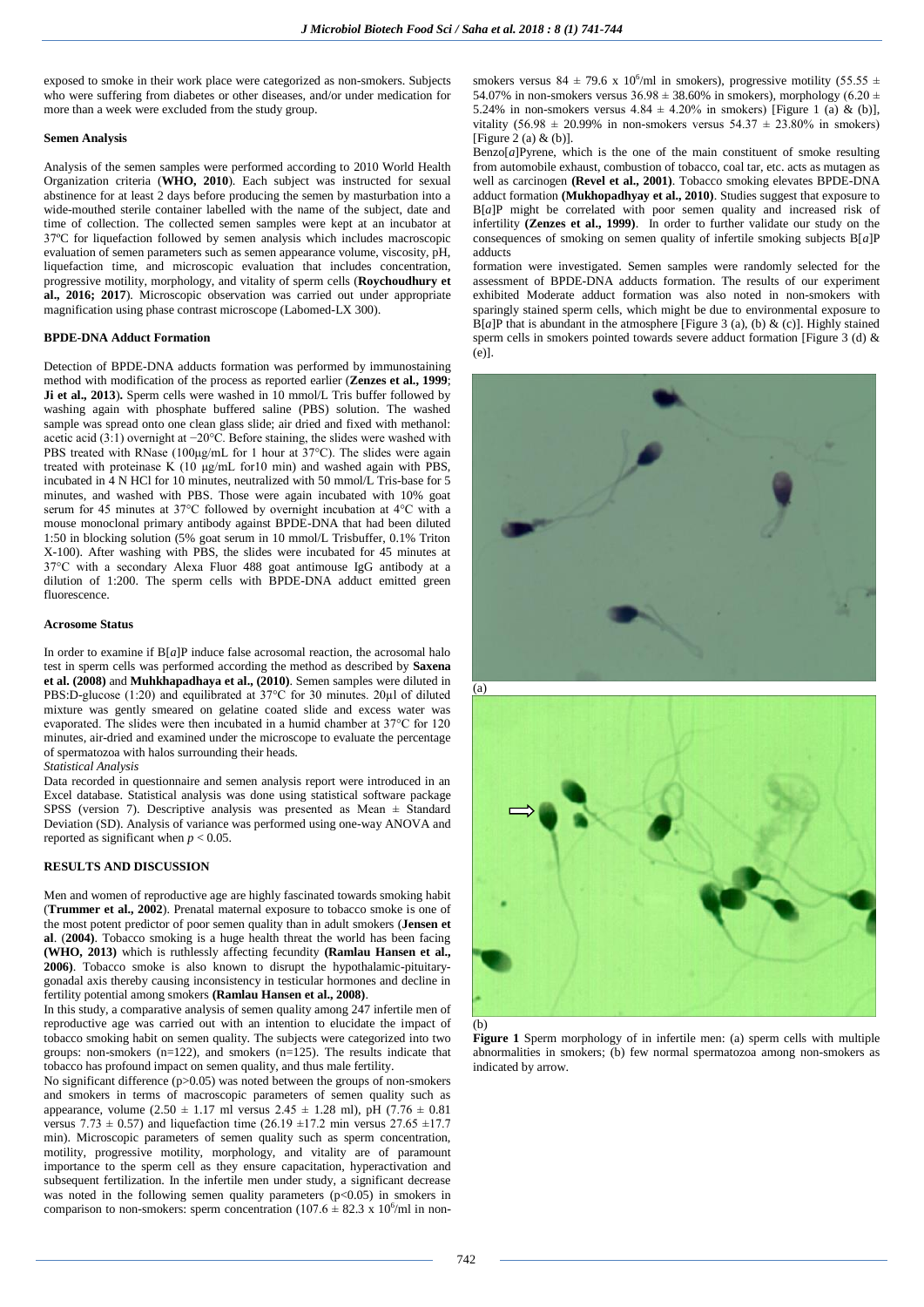

#### (b)

**Figure 2** Sperm vitality in infertile men: (a) large numbers of non-viable spermatozoa in smokers; (b) few non-viable spermatozoa in non-smokers as indicated by arrow.



**Figure 3 Formation of BPDE-DNA adducts in sperm cells of infertile men:** (a), (b) and (c) showing mild adduct formation in non-smokers; (c) and (d) showing highly stained sperm cells that indicate high adduct formation in smokers.





**Figure 4** Acrosomal intactness of sperm cells in infertile men: (a) intact acrosome with halo formation around most of the sperm heads in non-smokers; (b) halo formation in few sperm cells as indicated by arrows suggesting acrosome reaction in smokers.

Benzo(a)pyrene is also believed to affect sperm function and capacitation by inducing hyperactivation and false acrosome reaction **(Mostafa, 2010)**. B[*a*]p is known to elevate the intracellular  $Ca^{2+}$  and tyrosine phosphorylation activity that induces flagellar  $Ca^{2+}$  resulting in hyperactivation of spermatozoa. Hence, the B(a)P induced hyperactivated sperm cells exhaust their acrosomal enzymes and fail to fertilize **(Mukhopadhyay et al., 2010)**. Our experiment conducted with gelatine-based acrosomal halo test confirmed more acrosomal intactness in sperm cells non-smokers [Figure 4(a)] than that of smokers [Figure 4(b)].

## **CONCLUSIONS**

Although literature report the adverse impact of cigarette smoking on semen quality but only few demonstrate direct negative effect on sperm concentration, progressive motility and morphology. The findings of the present study substantiate the effect of tobacco smoking on semen quality vis-a-vis male fertility. Severe BPDE-DNA adducts formation in sperm cells of infertile smokers as well as alteration of acrosome status in such men corroborate the involvement of cigarette smoking in the pathophysiology of male factor infertility.

**Acknowledgements:** This work has been supported by the Department of Biotechnology, Government of India grant release no. BT/265/NE/TBP/2011 and Assam University, Silchar, India.

### **REFERENCES**

Arabi M. & Mosthaghi H. (2005). Influence of cigarette smoking on spermatozoa via seminal plasma. Andrologia, 37(4), 119-124. [http://doi.org/101111/j.1439-](http://doi.org/101111/j.1439-0272.2005.00664.x) [0272.2005.00664.x](http://doi.org/101111/j.1439-0272.2005.00664.x)